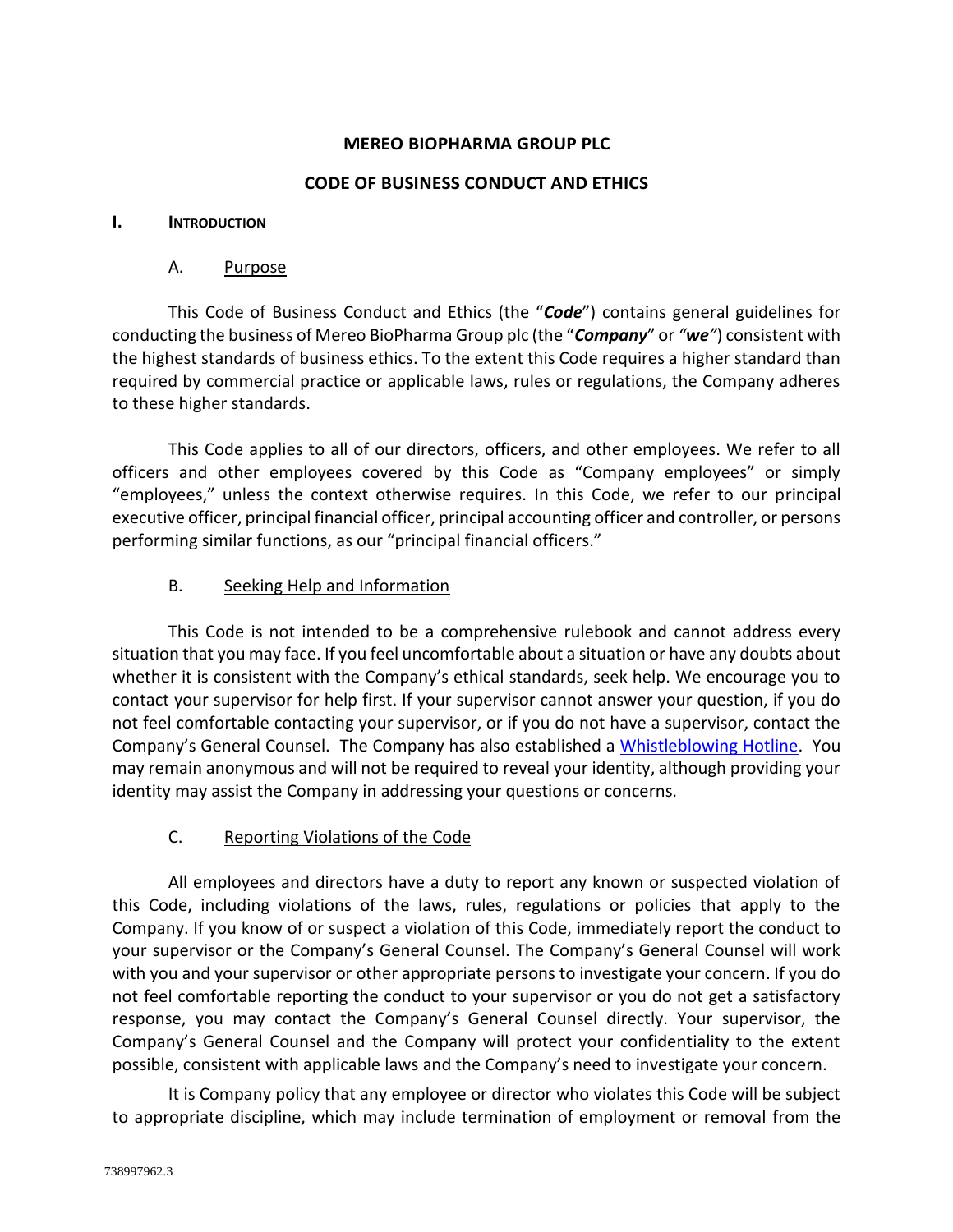Board of Directors of the Company (the "*Board of Directors*"), as appropriate. This determination will be based upon the facts and circumstances of each particular situation. If you are accused of violating this Code, you will be given an opportunity to present your version of the events at issue prior to any determination of appropriate discipline. Employees and directors who violate the law or this Code may expose themselves to substantial civil damages, criminal fines and prison terms. The Company may also face substantial fines and penalties and may incur damage to its reputation and standing in the community. Your conduct as a representative of the Company, if it does not comply with the law or with this Code, can result in serious consequences for both you and the Company.

# D. Policy Against Retaliation

The Company prohibits retaliation against an employee or director who, in good faith, seeks help or reports known or suspected violations. Any reprisal or retaliation against a person because that person, in good faith, sought help or filed a report will be subject to disciplinary action, including potential termination of employment. Any retaliation solely for reporting in good faith a violation of the Code will constitute a further violation of the Code, as well as a possible violation of the anti-retaliation provisions of the SEC's Whistleblower Rule, Section 21F of the Securities Exchange Act of 1934, as amended. For more information, please refer to the Company's "Whistleblowing Policy."

## E. Waivers of the Code

Any waiver of this Code for our directors, executive officers or other principal financial officers may be made only by our Board of Directors and will be disclosed to the public as required by law or the rules of The NASDAQ Stock Market. Waivers of this Code for other employees may be made only by our Chief Executive Officer or General Counsel and will be reported to our Audit Committee.

## **II. CONFLICTS OF INTEREST**

## A. Identifying Potential Conflicts of Interest

Employees, officers and directors must act in the best interests of the Company. You must refrain from engaging in any activity or having a personal interest that presents a "conflict of interest" and should seek to avoid even the appearance of a conflict of interest. A conflict of interest occurs when your personal interest interferes with the interests of the Company. A conflict of interest can arise whenever you, as an employee, officer or director, take action or have an interest that prevents you from performing your Company duties and responsibilities honestly, objectively and effectively.

Identifying potential conflicts of interest may not always be clear-cut. The following situations might reasonably be expected to give rise to a conflict of interest and should be identified to, and addressed by, the Company's General Counsel or the Board of Directors:

• Outside Employment. An employee being employed by, serving as a director of,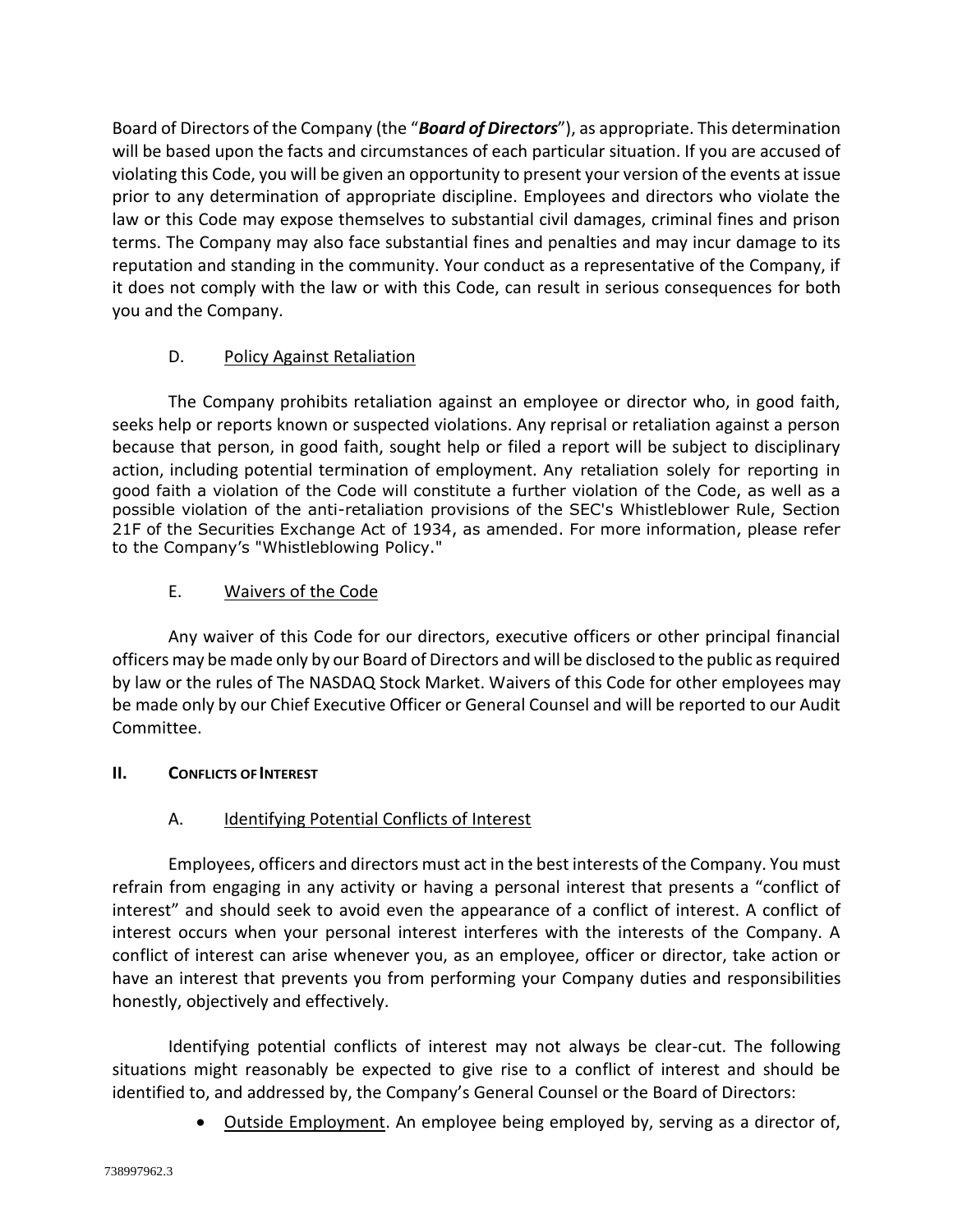or providing any services to a company that the individual knows or suspects is a material customer, supplier or competitor of the Company (other than services to be provided as part of an employee's job responsibilities for the Company).

- Improper Personal Benefits. An employee or director obtaining any material (as to him or her) personal benefits or favors because of his or her position with the Company. Please see "Gifts and Entertainment" below for additional guidelines in this area.
- Financial Interests. An employee having an undisclosed "material interest" (ownership or otherwise) in any company that the individual knows or suspects is a material customer, supplier or competitor of the Company and using his or her position to influence a transaction with such company. Whether an employee has a "material interest" will be determined by the Board of Directors in light of all of the circumstances, including consideration of the relationship of the employee to the customer, supplier or competitor, the relationship of the employee to the specific transaction and the importance of the interest to the employee having the interest.
- Loans or Other Financial Transactions. An employee or director obtaining loans or guarantees of personal obligations from, or entering into any other personal financial transaction with, any company that the individual knows or suspects is a material customer, supplier or competitor of the Company. This guideline does not prohibit arms-length transactions with banks, brokerage firms or other financial institutions.
- Service on Boards and Committees. An employee or director serving on a board of directors or trustees or on a committee of any entity (whether profit or not- forprofit) whose interests reasonably would be expected to conflict with those of the Company.
- Actions of Family Members. The actions of family members outside the workplace may also give rise to the conflicts of interest described above because they may influence an employee's or director's objectivity in making decisions on behalf of the Company. For purposes of this Code, "family members" include your spouse or life-partner, brothers, sisters, parents, in-laws and children whether such relationships are by blood or adoption.

For purposes of this Code, a company is a "material" customer if the customer has made payments to the Company in the past year in excess of US\$200,000 or equivalent amount in British pound sterling or other currency or 5% of the customer's gross revenues, whichever is greater. A company is a "material" supplier if the supplier has received payments from the Company in the past year in excess of US\$200,000 or equivalent amount in British pound sterling or other currency or 5% of the supplier's gross revenues, whichever is greater. If you are uncertain whether a particular company is a material customer or supplier, please contact the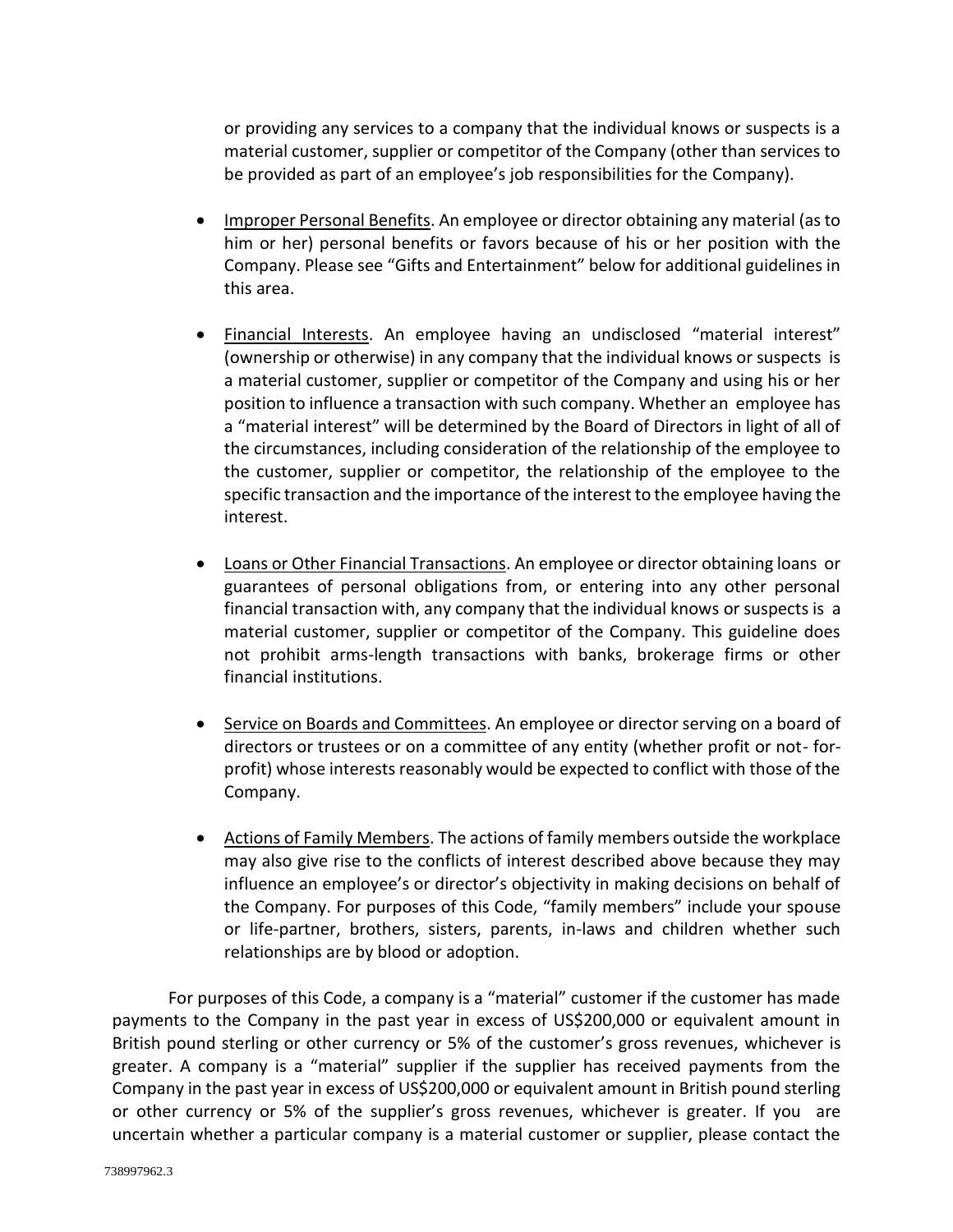Company's General Counsel for assistance.

### B. Disclosure of Conflicts of Interest

The Company requires that employees and directors disclose any situation that reasonably would be expected to give rise to a conflict of interest. If you suspect that you have a situation that could give rise to a conflict of interest, or something that others could reasonably perceive as a conflict of interest, you must report it in writing to your supervisor or the Company's General Counsel, or if you are a director or executive officer, to the Board of Directors. The Company's General Counsel or the Board of Directors, as applicable, will work with you to determine whether you have a conflict of interest and, if so, how best to address it. All transactions that would give rise to a conflict of interest involving a director, executive officer or principal financial officer must be approved by the Board of Directors, and any such approval will not be considered a waiver of this Code.

Directors of the Company also have duties under the Companies Act 2006 to declare to the other directors the nature and extent of his or her interest in (i) a proposed transaction or arrangement with the Company and (ii) an existing transaction or arrangement with the Company. Please contact the Company's General Counsel for further details.

#### **III. CORPORATEOPPORTUNITIES**

As an employee or director of the Company, you have an obligation to advance the Company's interests when the opportunity to do so arises. If you discover or are presented with a business opportunity through the use of corporate property or information or because of your position with the Company, you should first present the business opportunity to the Company before pursuing the opportunity in your individual capacity. No employee may use corporate property, information or his or her position with the Company for personal gain or to compete with the Company while employed by us.

You should disclose to your supervisor the terms and conditions of each business opportunity covered by this Code that you wish to pursue. Your supervisor will contact the Company's General Counsel and the appropriate management personnel to determine whether the Company wishes to pursue the business opportunity. If the Company waives its right to pursue the business opportunity, you may pursue the business opportunity on the same terms and conditions as originally proposed and consistent with the other ethical guidelines set forth in this Code.

#### **IV. CONFIDENTIAL INFORMATION**

Employees and directors have access to a variety of confidential information regarding the Company. Confidential information includes all non-public information that might be of use to competitors, or, if disclosed, harmful to the Company or its customers or suppliers. Employees and directors have a duty to safeguard all confidential information of the Company or third parties with which the Company conducts business, except when disclosure is authorized or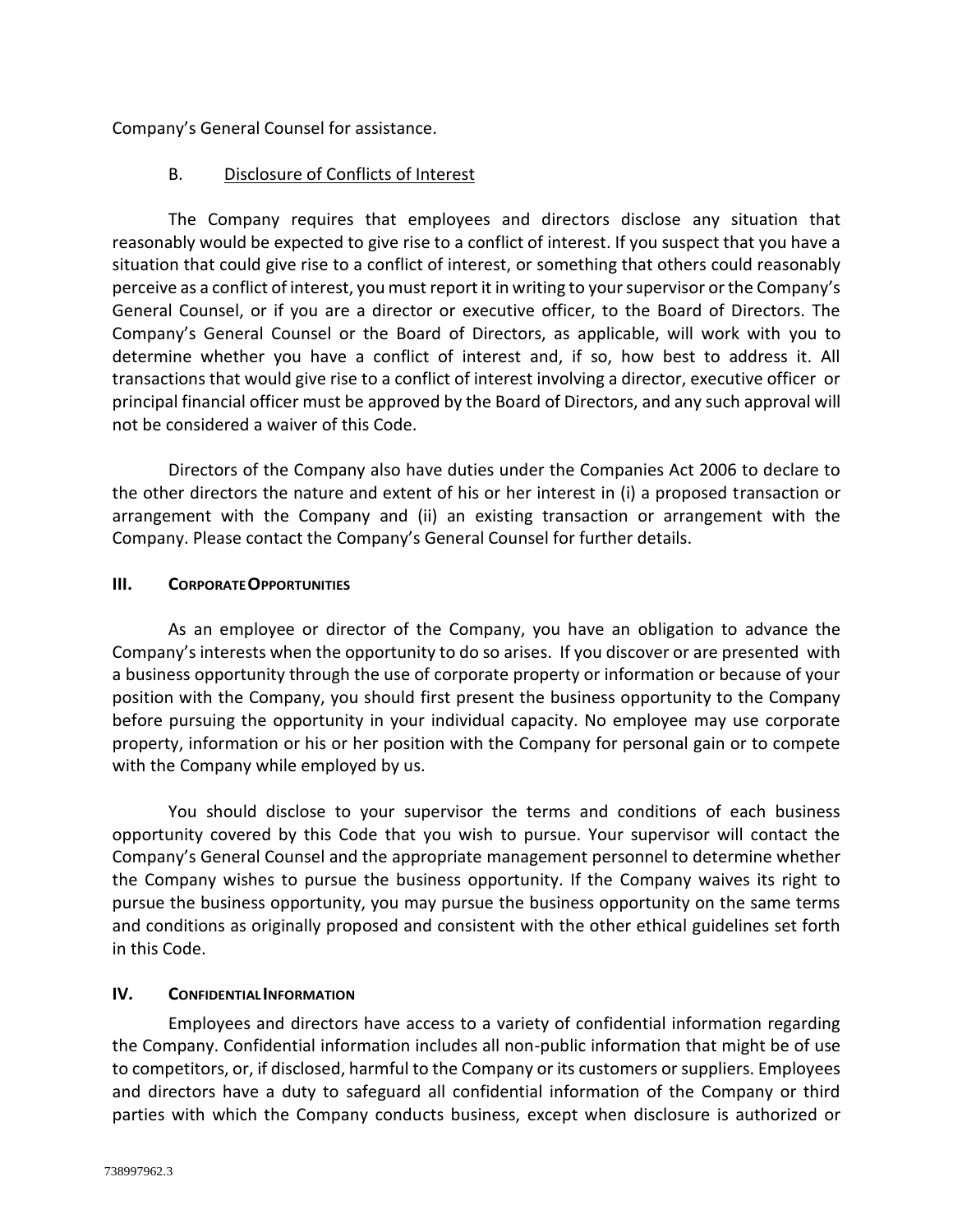legally mandated. Unauthorized disclosure of any confidential information is prohibited. Additionally, employees and directors should take appropriate precautions to ensure that confidential or sensitive business information, whether it is proprietary to the Company or another company, is not communicated within the Company except to employees and directors who have a need to know such information to perform their responsibilities for the Company. An employee's and director's obligation to protect confidential information continues after he or she leaves the Company. Unauthorized disclosure of confidential information could cause competitive harm to the Company or its customers or suppliers and could result in legal liability to you and the Company.

Any questions or concerns regarding whether disclosure of Company information is legally mandated should be promptly referred to the Company's General Counsel.

#### **V. COMPETITION ANDFAIRDEALING**

All employees should endeavor to deal fairly with fellow employees and with the Company's collaborators, licensors, customers, suppliers and competitors. Employees should not take unfair advantage of anyone through manipulation, concealment, abuse of privileged information, misrepresentation of material facts or any other unfair-dealing practice. Employees should maintain and protect any intellectual property licensed from licensors with the same care as they employ with regard to Company-developed intellectual property. Employees should also handle the nonpublic information of our collaborators, licensors, suppliers and customers responsibly and in accordance with our agreements with them, including information regarding their technology and product pipelines.

#### **VI. COMPANYRECORDS**

Accurate and reliable records are crucial to our business. Our records are the basis of our earnings statements, financial reports, regulatory submissions and many other aspects of our business and guide our business decision-making and strategic planning. Company records include financial records, personnel records, records relating to our technology and product development, clinical development, customer collaborations, manufacturing and regulatory submissions and all other records maintained in the ordinary course of our business.

All Company records must be complete, accurate and reliable in all material respects. Each employee and director must follow any formal document retention policy of the Company with respect to Company records within such employee's or director's control. Please contact your supervisor or the Company's General Counsel to obtain a copy of any such policy or with any questions concerning any such policy.

#### **VII. PROTECTION ANDUSE OFCOMPANYASSETS**

Employees should protect the Company's assets and ensure their efficient use for legitimate business purposes only and not for any personal benefit or the personal benefit of anyone else. Theft, carelessness and waste have a direct impact on the Company's financial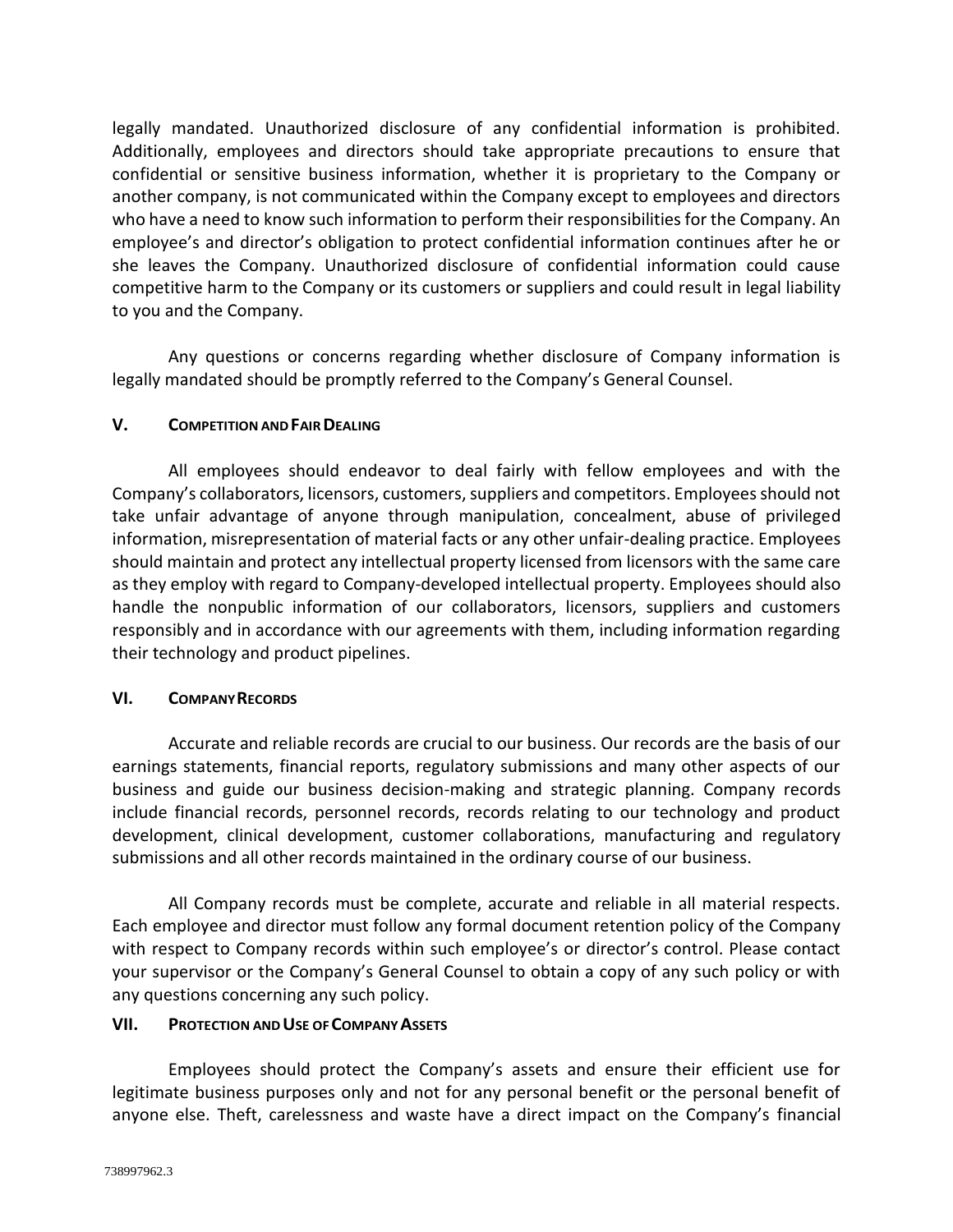performance. The use of Company funds or assets, whether or not for personal gain, for any unlawful or improper purpose is prohibited.

Employees should be aware that Company property includes all data and communications transmitted or received to or by, or contained in, the Company's electronic or telephonic systems. Company property also includes all written communications. Employees and other users of this property should have no expectation of privacy with respect to these communications and data. To the extent permitted by law, the Company has the ability, and reserves the right, to monitor all electronic and telephonic communication. These communications may also be subject to disclosure to law enforcement or government officials.

#### **VIII. ACCURACY OF FINANCIALREPORTS ANDOTHER PUBLIC COMMUNICATIONS**

As a public company we are subject to various securities laws, regulations and reporting obligations. Both applicable law, regulation and stock exchange rules and our policies require the disclosure of accurate and complete information regarding the Company's business, financial condition and results of operations. Inaccurate, incomplete or untimely reporting will not be tolerated and can severely damage the Company and result in legal liability.

The Company's principal financial officers and other employees working in the finance department have a special responsibility to ensure that all of our financial disclosures are full, fair, accurate, timely and understandable. These employees must understand and strictly comply with generally accepted accounting principles and all standards, laws and regulations for accounting and financial reporting of transactions, estimates and forecasts.

## **IX. COMPLIANCE WITHLAWS AND REGULATIONS**

Each employee and director has an obligation to comply with all laws, rules and regulations applicable to the Company's operations. These include, without limitation, laws covering bribery and kickbacks, the development, testing, approval, manufacture, marketing and sale of our products and product candidates, copyrights, trademarks and trade secrets, information privacy, insider trading, illegal political contributions, antitrust prohibitions, foreign corrupt practices, offering or receiving gratuities, environmental hazards, employment discrimination or harassment, occupational health and safety, false or misleading financial information or misuse of corporate assets. You are expected to understand and comply with all laws, rules and regulations that apply to your role. If any doubt exists about whether a course of action is lawful, you should seek advice from your supervisor or the Company's General Counsel.

A. The Food, Drug and Cosmetic Act, EU and EU Member State Pharmaceutical Laws and Interactions with the Food And Drug Administration, the European Medicines Agency, the UK MHRA and other EU Member State competent authorities.

The Company's products, product candidates and operations are subject to extensive and rigorous regulation by the U.S. Food and Drug Administration (the "*FDA*") under the Federal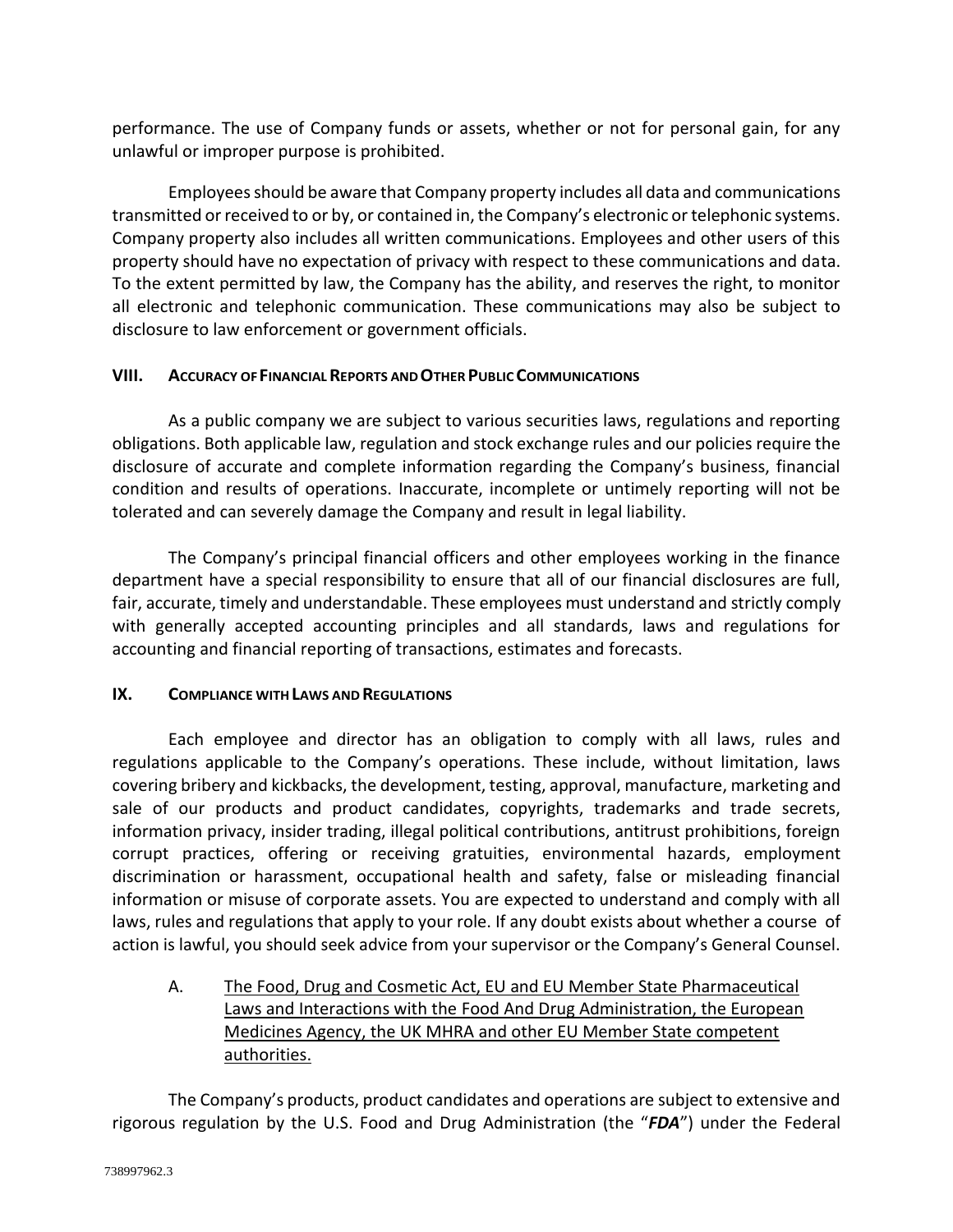Food, Drug, and Cosmetic Act (the "*FFDCA*") and its implementing regulations, as well as under the laws applicable to pharmaceutical products in the EU and the Member States of the EU, including, but not limited to, Regulation (EC) No 726/2004 (the "*EMA Regulation*"), Directive 2001/83/EC (the "*EU Code on Medicinal Products*"), and the UK and other EU Member State, laws and regulations implementing the provisions of the EU Code on Medicinal Products and other EU legislation applicable to pharmaceutical products (the "*EU Pharmaceutical Laws*"). The FDA and EU Pharmaceuticals Laws regulates many areas of the Company's operations, including, but not limited to, the development, design, non-clinical and clinical research, manufacturing, safety, efficacy, labeling, packaging, storage, recordkeeping, premarket clearance or approval, adverse event reporting, advertising, promotion, marketing, sale and distribution of our products. The FDA also regulates the export of products manufactured in the United States to international markets. Violation of these laws and regulations can have significant impacts on the Company and its products, including, among other things, severe civil and criminal penalties, adverse publicity for the Company, total or partial suspension of production of a Company product, withdrawal of a Company product from the market or restrictions on our ability to continue selling a Company product, and disciplinary action by the Company against the responsible individuals, up to and including termination of employment.

Company employees with responsibilities in the areas governed by the FFDCA, FDA regulations and EU Pharmaceutical Laws are required to review, understand and comply with applicable laws and regulations. These employees are expected to have a thorough understanding of the laws, regulations and other relevant standards applicable to their job positions, and to comply with those requirements. If any doubt exists regarding whether your job position or a particular course of action is governed by these laws and regulations, you should seek advice immediately from your supervisor and the Company's General Counsel.

#### B. Interactions with the Government

The Company may conduct business with the U.K. and U.S. governments, EU institutions and other bodies, state and local governments and the governments of other countries. The Company is committed to conducting its business with all governments and their representatives with the highest standards of business ethics and in compliance with all applicable laws and regulations, including the special requirements that apply to communications with governmental bodies that may have regulatory authority over our products and operations, such as government contracts and government transactions.

If your job responsibilities include interacting with the government, you are expected to understand and comply with the special laws, rules and regulations that apply to your job position as well as with any applicable standard operating procedures that the Company has implemented. If any doubt exists about whether a course of action is lawful, you should seek advice immediately from your supervisor and the Company's General Counsel.

In addition to the above, you must obtain approval from the Company's Chief Executive Officer or General Counsel for any work activity that requires communication with any member or employee of a legislative body or with any government official or employee. Work activities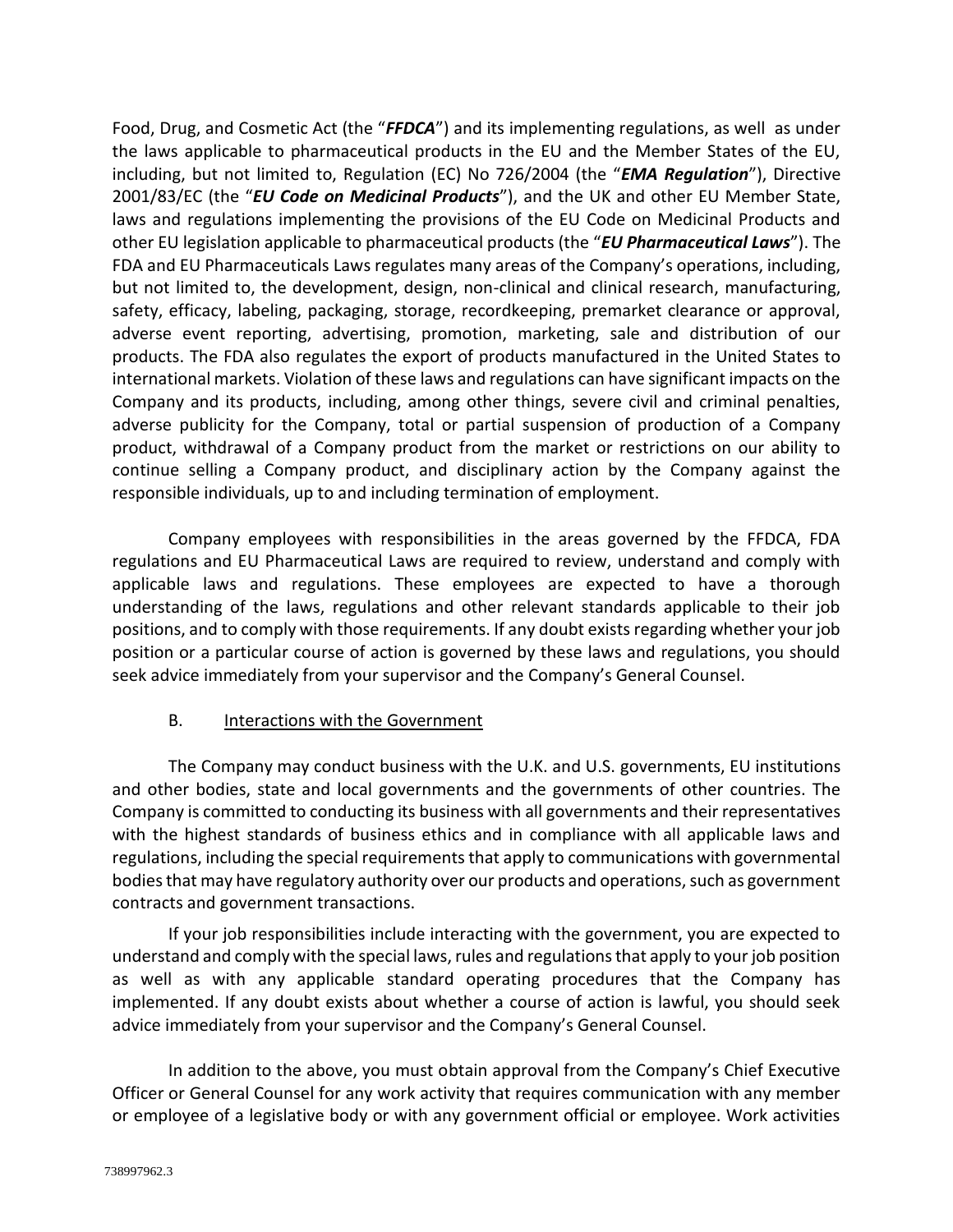covered by this policy include meetings with legislators or members of their staffs or with senior executive branch officials on behalf of the Company. Preparation, research and other background activities that are done in support of lobbying communication are also covered by this policy even if the communication ultimately is not made. If any doubt exists about whether a given work activity would be considered covered by this provision, you should seek advice immediately from your supervisor and the Company's General Counsel.

# C. Compliance with Antitrust Laws

Antitrust laws are designed to protect consumers and competitors against unfair business practices and to promote and preserve competition. Our policy is to compete vigorously and ethically while complying with all antitrust, monopoly, competition or cartel laws in all countries, states or localities in which the Company conducts business. Violations of antitrust laws may result in severe penalties against the Company and its employees, including potentially substantial fines and criminal sanctions. You are expected to maintain basic familiarity with the antitrust principles applicable to your activities, and you should consult the Company's General Counsel with any questions you may have concerning compliance with these laws.

# 1. Meetings with Competitors

Employees should exercise caution in meetings with competitors. Any meeting with a competitor may give rise to the appearance of impropriety. As a result, if you are required to meet with a competitor for any reason, you should obtain the prior approval of an executive officer of the Company. You should try to meet with competitors in a closely monitored, controlled environment for a limited period of time. You should create and circulate agendas in advance of any such meetings, and the contents of your meeting should be fully documented.

# 2. Professional Organizations and Trade Associations

Employees should be cautious when attending meetings of professional organizations and trade associations at which competitors are present. Attending meetings of professional organizations and trade associations is both legal and proper, if such meetings have a legitimate business purpose and are conducted in an open fashion, adhering to a proper agenda. At such meetings, you should not discuss the Company's pricing policies or other competitive terms or any other proprietary, competitively sensitive information. You are required to notify your supervisor or the Company's General Counsel prior to attending any meeting of a professional organization or trade association.

## D. Compliance with Insider Trading Laws

Consistent with the Company's Share Dealing Policy, the Company's employees and directors are prohibited from trading in the stock or other securities of the Company while in possession of material nonpublic information or inside information about the Company. In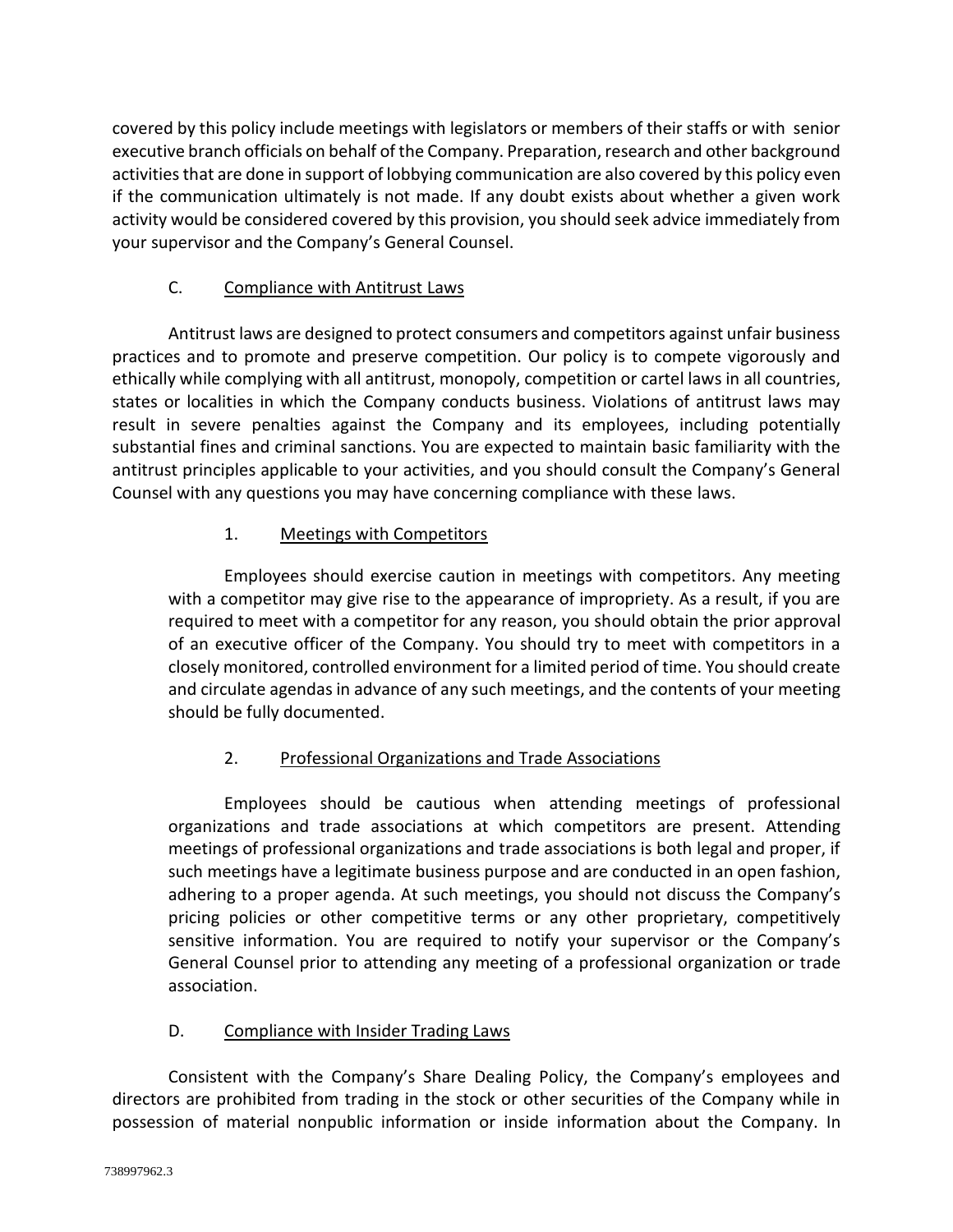addition, Company employees and directors are prohibited from recommending, inducing, "tipping" or suggesting that anyone else buy or sell the Company's stock or other securities on the basis of material non-public information or inside information. Employees and directors who obtain material non-public information or inside information about another company in the course of their duties are prohibited from trading in the stock or securities of the other company while in possession of such information or "tipping" others to trade on the basis of such information. Violation of insider trading and market abuse laws and regulations can result in severe fines and criminal penalties, as well as disciplinary action by the Company, up to and including termination of employment. You are required to read carefully and observe our Insider Dealing Policy, as amended from time to time. Please contact the Company's General Counsel for a copy of the Insider Dealing Policy or with any questions you may have about insider trading laws.

### **X. PUBLICCOMMUNICATIONS**

The Company places a high value on its credibility and reputation in the community. What is written or said about the Company in the news media and investment community directly impacts our reputation, positively or negatively. Our policy is to provide timely, accurate and complete information in response to public requests (from media, analysts, etc.), consistent with our obligations to maintain the confidentiality of competitive and proprietary information and to prevent selective disclosure of market-sensitive financial data. Please contact the Company's General Counsel with any questions you may have about disclosure matters.

#### **XI. ENVIRONMENT,HEALTH ANDSAFETY**

The Company is committed to providing a safe and healthy working environment for its employees and to avoiding adverse impact and injury to the environment and the communities in which it does business. Company employees and directors must comply with all applicable environmental, health and safety laws, regulations and Company standards. It is your responsibility to understand and comply with the laws, regulations and policies that are relevant to your role. Failure to comply with environmental, health and safety laws and regulations can result in civil and criminal liability against you and the Company, as well as disciplinary action by the Company, up to and including termination of employment. You should contact the Company's General Counsel if you have any questions about the laws, regulations and policies that apply to you.

#### A. Environment

All Company employees and directors should strive to conserve resources and reduce waste and emissions through recycling and other energy conservation measures. You have a responsibility to promptly report any known or suspected violations of environmental laws or any events that may result in a discharge or emission of hazardous materials.

#### B. Health and Safety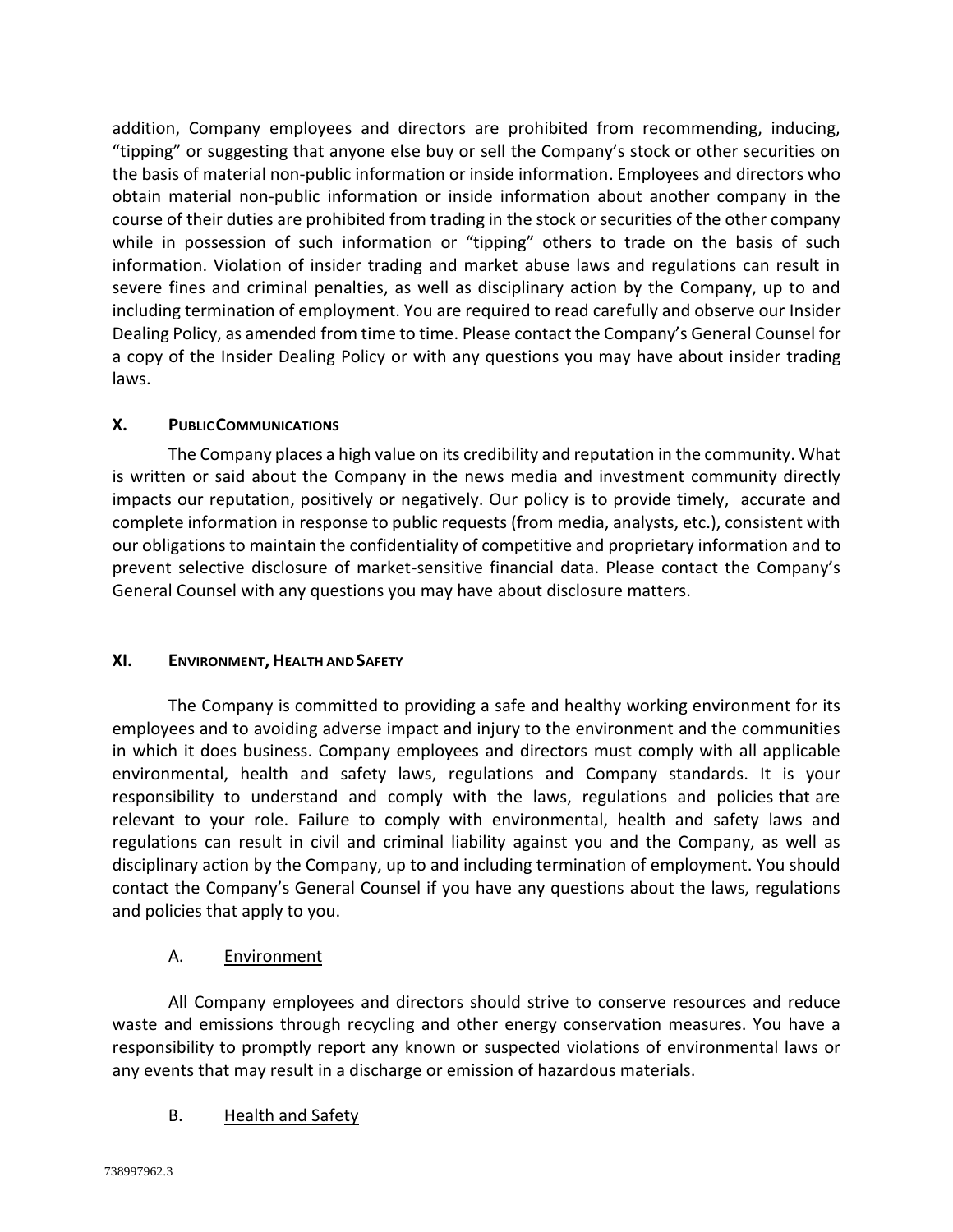The Company is committed not only to comply with all relevant health and safety laws, but also to conduct business in a manner that protects the safety of its employees. All employees and directors are required to comply with all applicable health and safety laws, regulations and policies relevant to their positions. If you have a concern about unsafe conditions or tasks that present a risk of injury to you, please report these concerns immediately to your supervisor or the Company's General Counsel.

# C. Employment Practices

The Company pursues fair employment practices in every aspect of its business. The following is only intended to be a summary of certain of our employment policies and procedures. Copies of the Company's detailed policies, are available on the Company's database. Company employees must comply with all applicable labor and employment laws, including antidiscrimination laws and laws related to freedom of association and privacy. It is your responsibility to understand and comply with the laws, regulations and policies that are relevant to your job. Failure to comply with labor and employment laws can result in civil and criminal liability against you and the Company, as well as disciplinary action by the Company, up to and including termination of employment. You should contact the Company's General Counsel if you have any questions about the laws, regulations and policies that apply to you.

## D. Harassment and Discrimination

The Company is committed to providing equal opportunity and fair treatment to all individuals on the basis of merit, without discrimination because of race, color, religion, national origin, sex (including pregnancy), sexual orientation, age, disability, veteran status or other characteristic protected by law. The Company also prohibits harassment based on these characteristics in any form, whether physical or verbal and whether committed by supervisors, non-supervisory personnel or non-employees. Harassment may include, but is not limited to, offensive sexual flirtations, unwanted sexual advances or propositions, verbal abuse, sexually or racially degrading words, or the display in the workplace of sexually suggestive or racially degrading objects or pictures.

If you have any complaints about discrimination or harassment, report such conduct to your supervisor. All complaints will be treated with sensitivity and discretion. Your supervisor and the Company will protect your confidentiality to the extent possible, consistent with law and the Company's need to investigate your concern. Where our investigation uncovers harassment or discrimination, we will take prompt corrective action, which may include disciplinary action by the Company, up to and including, termination of employment. The Company strictly prohibits retaliation against an employee who, in good faith, files a complaint.

Any member of management who has reason to believe that an employee has been the victim of harassment or discrimination or who receives a report of alleged harassment or discrimination is required to report it to the General Counsel immediately.

## E. Alcohol and Drugs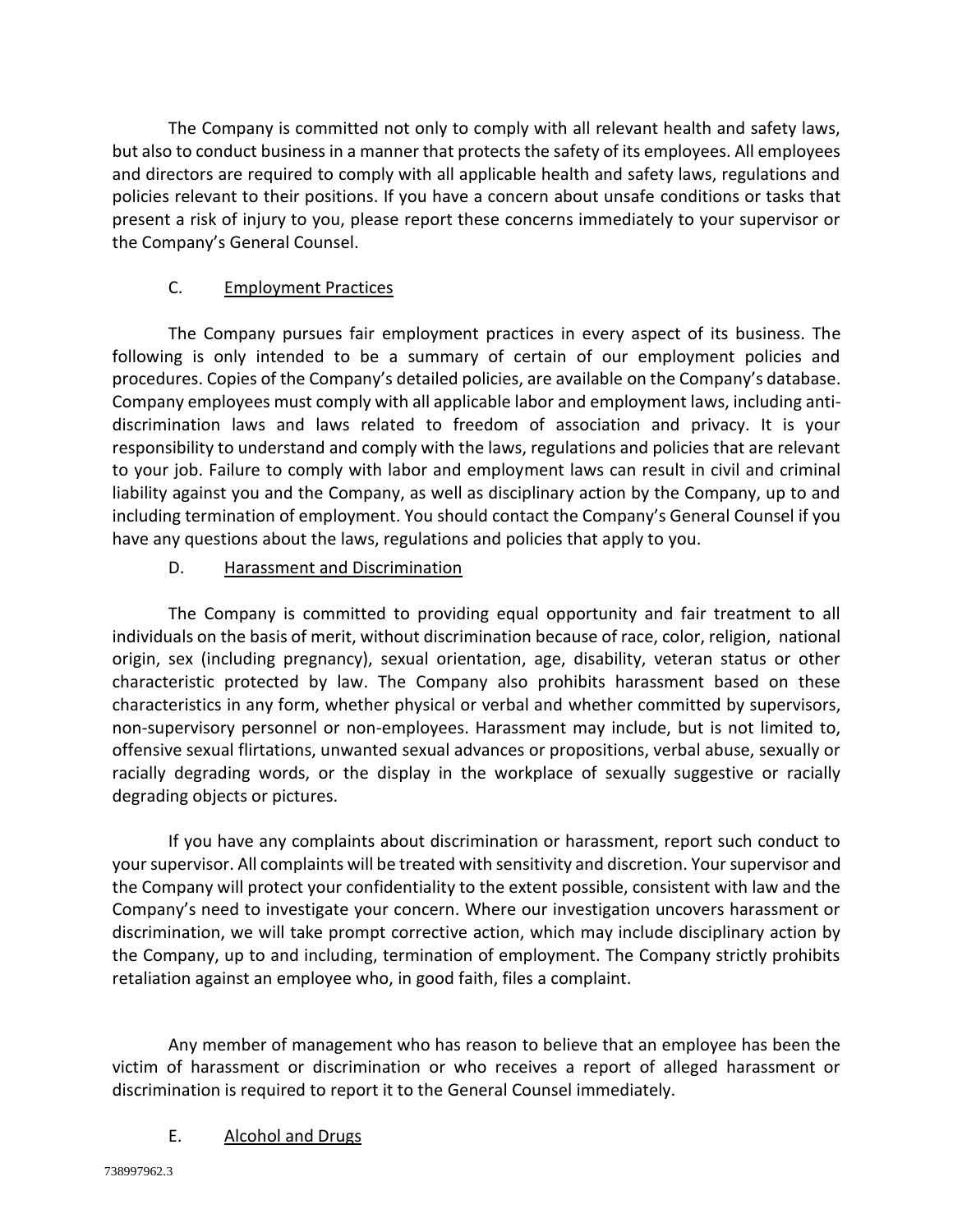The Company is committed to maintaining a drug-free work place. All Company employees must comply strictly with Company policies regarding the abuse of alcohol and the possession, sale and use of illegal substances. Drinking alcoholic beverages is prohibited while on duty or on the premises of the Company, except at specified Company-sanctioned events or as otherwise authorized by management. Possessing, using, selling or offering illegal drugs and other controlled substances is prohibited under all circumstances while on duty or on the premises of the Company. Likewise, you are prohibited from reporting for work, or driving a Company vehicle or any vehicle on Company business, while under the influence of alcohol or any illegal drug or controlled substance.

### F. Violence Prevention and Weapons

The safety and security of Company employees is vitally important. The Company will not tolerate violence or threats of violence in, or related to, the workplace. If you experience, witness or otherwise become aware of a violent or potentially violent situation that occurs on the Company's property or affects the Company's business you must immediately report the situation to your supervisor.

The Company does not permit any individual to have weapons of any kind on Company property or in vehicles, while on the job or off-site while on Company business. This is true even if you have obtained legal permits to carry weapons. The only exception to this policy applies to security personnel who are specifically authorized by Company management to carry weapons.

#### **XII. LITIGATION**

Any employee who becomes aware of any changes or inaccuracies in the information he or she has previously furnished should promptly notify their supervisor or the Company's General Counsel, so that he or she may determine whether disclosure or other action by the Company is required.

Employees must advise their supervisor or the Company's General Counsel immediately if they become involved in, or threatened with, litigation or an administrative investigation or proceeding of any kind, are subject to any judgment, order or arrest, or are contacted by any regulatory authority.

#### **XIII. CONCLUSION**

This Code contains general guidelines for conducting the business of the Company consistent with the highest standards of business ethics. If you have any questions about these guidelines, please contact your supervisor or the Company's General Counsel. The Company expects all of its employees and directors to adhere to these standards.

This Code, as applied to the Company's principal financial officers, shall be our "code of ethics" within the meaning of Section 406 of the Sarbanes-Oxley Act of 2002 and the rules promulgated thereunder.